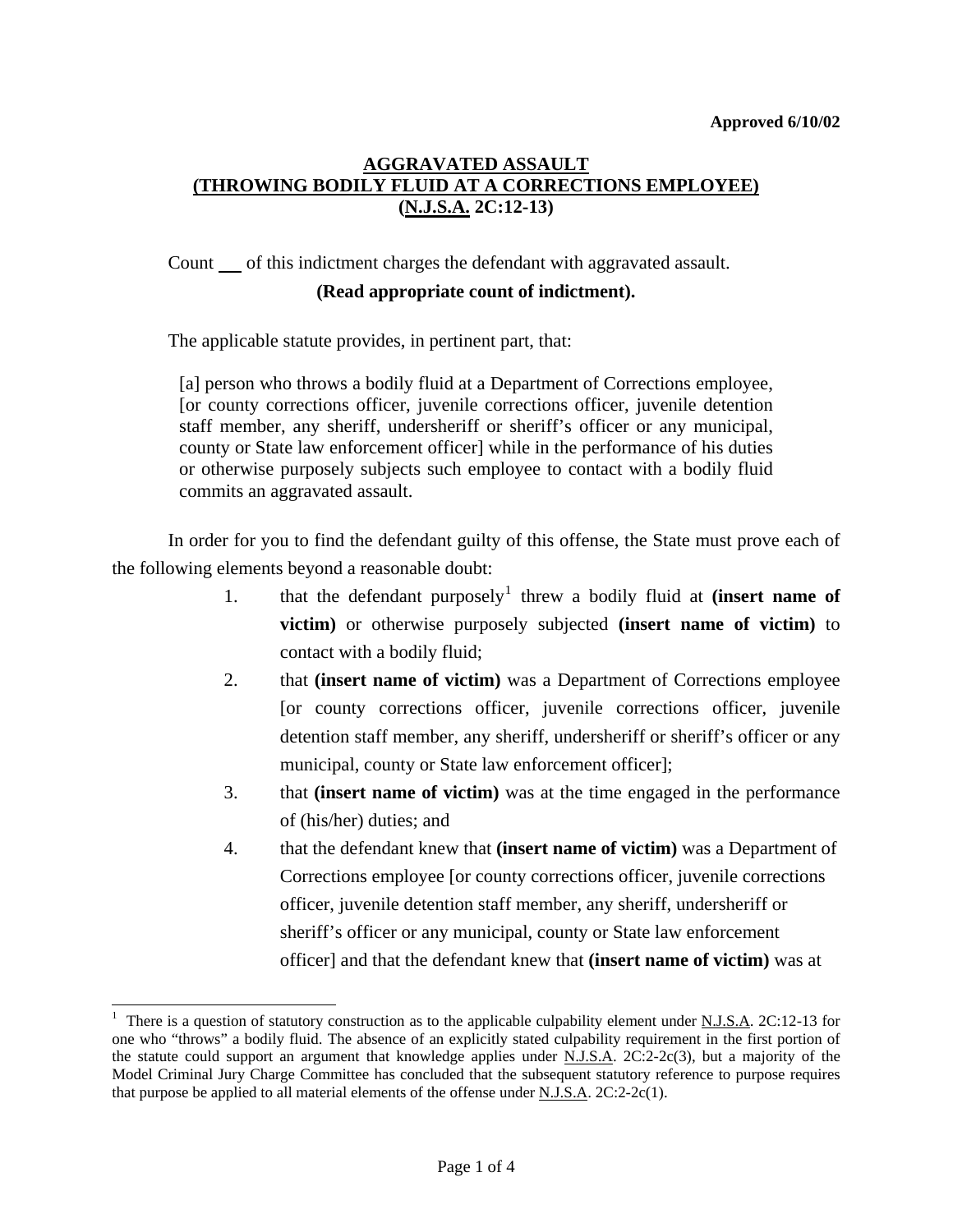the time engaged in the performance of (his/her) duties. $<sup>2</sup>$  $<sup>2</sup>$  $<sup>2</sup>$ </sup>

 The first element that the State must prove beyond a reasonable doubt is that the defendant purposely threw a bodily fluid at **(insert name of victim),** or otherwise purposely subjected **(insert name of victim)** to contact with a bodily fluid. "Bodily fluid" means saliva, blood, urine, feces, seminal fluid or any other bodily fluid..<sup>[3](#page-1-0)</sup>

 A person acts purposely with respect to the nature of his/her conduct or a result thereof if it is a person's conscious object to engage in conduct of that nature or to cause such a result. A person acts purposely with respect to attendant circumstances if a person is aware of the existence of such circumstances or a person believes or hopes that they exist. One can be deemed to be acting purposely if one acts with design, with a purpose, with a particular object, if one really means to do what he/she does.<sup>[4](#page-1-1)</sup>

 The second element that the State must prove beyond a reasonable doubt is that **(insert name of victim**) was a Department of Corrections employee [or county corrections officer, juvenile corrections officer, juvenile detention staff member, any sheriff, undersheriff or sheriff's officer or any municipal, county or State law enforcement officer].

 The third element that the State must prove beyond a reasonable doubt is that **(insert name of victim**) was engaged in the performance of the duties of (his/her) office at the time.

# **[CHARGE WHERE APPROPRIATE]**

 "Department of Corrections employee" means any Corrections officer, parole officer, or other employee of the New Jersey Department of Corrections and any person under contract to provide services to the department.<sup>[5](#page-1-2)</sup>

l

<sup>2</sup> State v. Green, 318 N.J. Super. 361, 376 (App. Div. 1999), aff'd. o.b. 163 N.J. 140 (2000) (the defendant must know that the victim is a law enforcement officer). If transferred intent is an issue, the charge should be modified accordingly. State in the Interest of S.B., 333 N.J. Super. 236, 243 (App. Div. 2000).

<span id="page-1-0"></span> $3$  N.J.S.A. 2C:12-12.

<span id="page-1-3"></span><span id="page-1-1"></span> $4$  N.J.S.A. 2C:2-2b(1).

<span id="page-1-2"></span> $<sup>5</sup>$  N.J.S.A. 2C:12-12.</sup>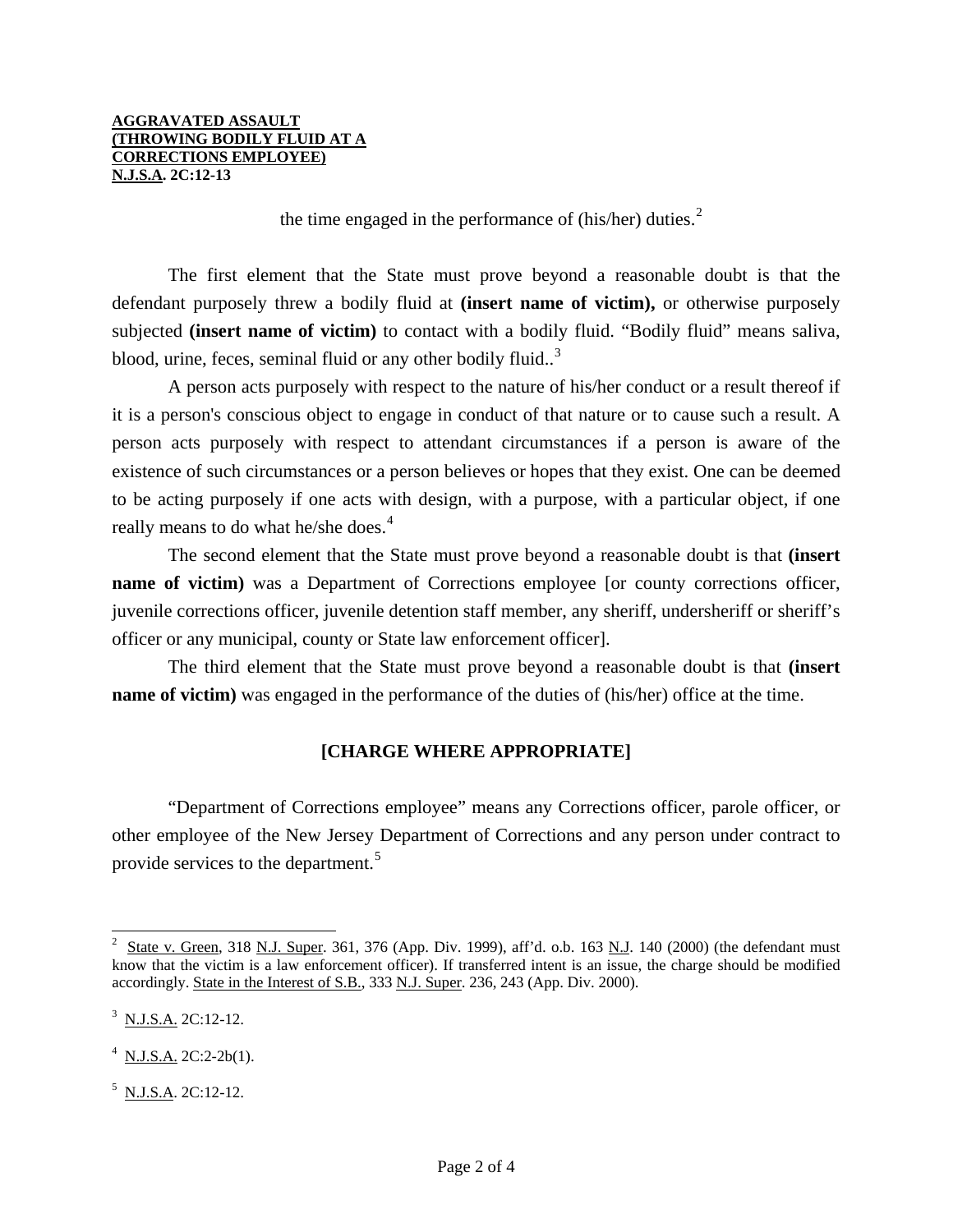## **[CHARGE IN ALL CASES]**

 The fourth element that the State must prove beyond a reasonable doubt is that the defendant knew that **(insert name of victim)** was a Department of Corrections employee [or county corrections officer, juvenile corrections officer, juvenile detention staff member, any sheriff, undersheriff or sheriff's officer or any municipal, county or State law enforcement officer] and that the defendant knew that such individual was engaged in the performance of the duties of (his/her) office at the time.

 A person acts knowingly with respect to the nature of his/her conduct or the attendant circumstances if a person is aware that his/her conduct is of that nature, or that such circumstances exist or a person is aware of a high probability of their existence. A person acts knowingly with respect to a result of his/her conduct if a person is aware that it is practically certain that his/her conduct will cause such a result. One is said to act knowingly if one acts with knowledge, if one acts consciously, if he/she comprehends his/her acts.<sup>[6](#page-1-3)</sup>

 Purpose and knowledge are conditions of the mind that cannot be seen and that can often be determined only from inferences from conduct, words or acts. It is not necessary for the State to produce a witness to testify that the defendant stated that he/she acted with a particular state of mind. It is within your power to find that proof of purpose or knowledge has been furnished beyond a reasonable doubt by inferences that may arise from the nature of the acts and circumstances surrounding the conduct in question.

 If you find that the State has proven every element beyond a reasonable doubt, then you must find the defendant guilty. If, however, the State has failed to prove any element beyond a reasonable doubt, then you must find the defendant not guilty.

### **[CHARGE WHERE APPROPRIATE]**

 If, and only if, you find the defendant guilty of the crime charged beyond a reasonable doubt, you must proceed to determine whether the State has proven one additional element beyond a reasonable doubt, and that is whether **(insert name of victim)** suffered bodily injury as a consequence of the defendant's conduct.<sup>[7](#page-2-0)</sup>

l

 $6$  N.J.S.A. 2C:2-2b(2)

<span id="page-2-1"></span><span id="page-2-0"></span><sup>&</sup>lt;sup>7</sup> Where causation is an issue, charge appropriately under <u>N.J.S.A</u>. 2C:2-3.